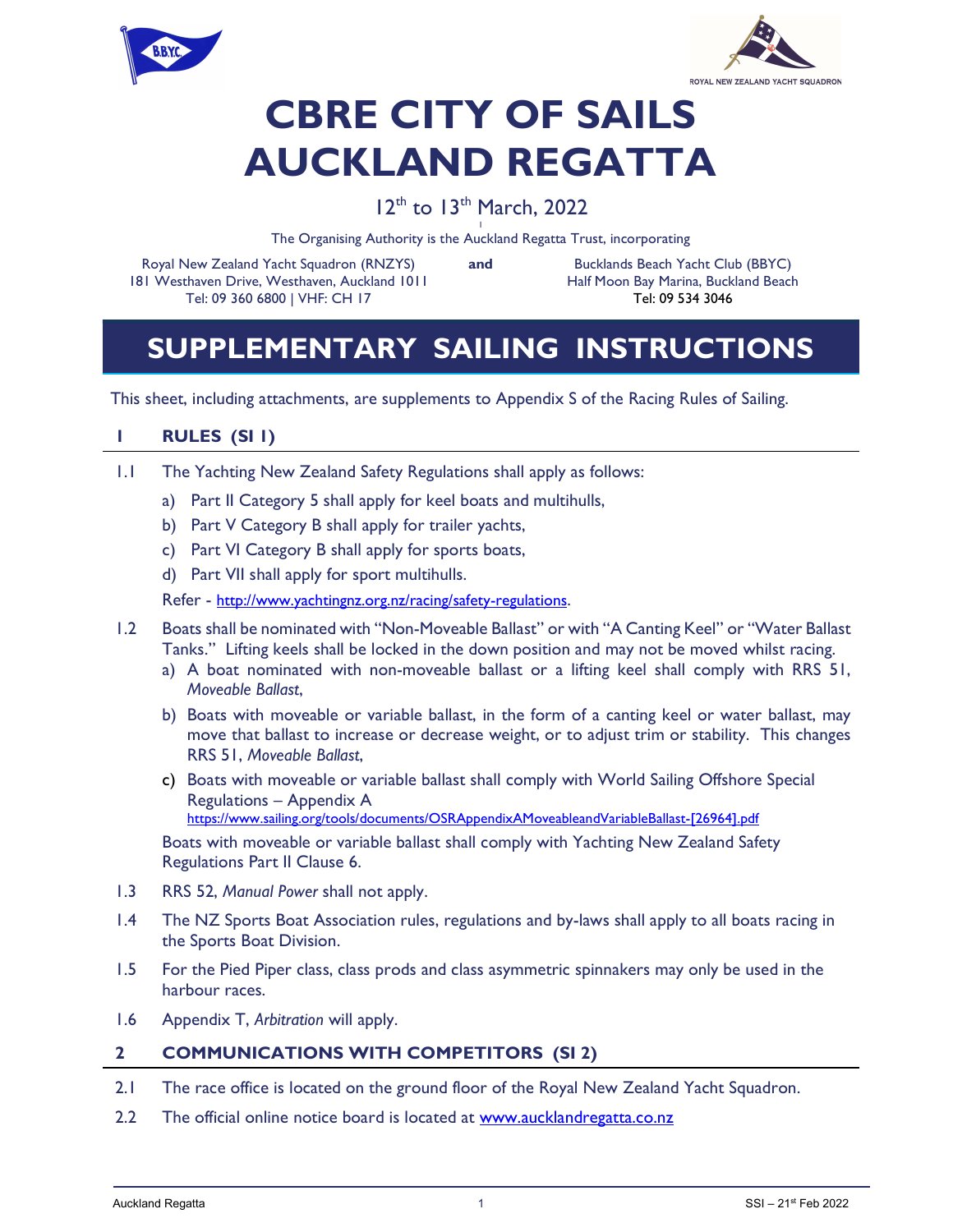



- 2.3 Notices to Competitors may also be posted on the notice board located in the Western Entrance foyer at the RNZYS Clubrooms and on the notice boards located at the BBYC Clubhouse.
- 2.4 Communication may be made with the race committee on VHF channel 17.

#### 3 SIGNALS MADE ASHORE (SI 4)

- 3.1 Signals ashore will be displayed on the flagstaff located outside the RNZYS and on the BBYC flagstaff.
- 3.2 When flag AP is displayed ashore, '1 minute' is replaced with 'not less than 90 minutes' in Race Signals AP.

### 4 SCHEDULE OF RACES (SI 5) 4.1

| <b>Date</b>                  | <b>Division</b>       | <b>Number</b><br>of Races | <b>Time of First</b><br><b>Warning Signal</b> | <b>Target Time</b>                |
|------------------------------|-----------------------|---------------------------|-----------------------------------------------|-----------------------------------|
|                              | 40R division          | 3                         | 09:55                                         | 50 min $-$ W/L<br>100 min Harbour |
| Saturday,<br>$12^{th}$ March | Sports Boats /<br>Y88 | 3                         | 10:00                                         | 50 min $-$ W/L<br>100 min Harbour |
|                              | <b>Pied Piper</b>     | 3                         | 10:05                                         | 50 min $-$ W/L<br>100 min Harbour |
|                              | 40R division          | 3                         | 09:55                                         | 50 min $-$ W/L<br>100 min Harbour |
| Sunday,<br>$13th$ March      | Sports Boats /<br>Y88 | 3                         | 10:00                                         | 50 min $-$ W/L<br>100 min Harbour |
|                              | <b>Pied Piper</b>     | 3                         | 10:05                                         | 50 min $-$ W/L<br>100 min Harbour |

- 4.2 For all divisions, the intention is divisions will do several W/L courses followed by a Harbour course finishing off Westhaven Tower, depending on conditions.
- 4.3 The Race Committee may alter the schedule. Any changes will be notified on VHF channel 17.
- 4.4 The warning signal for subsequent races on the same day will be made as soon as practicable after the finish of the last boat in the preceding race.
- 4.5 On Sunday 13<sup>th</sup> March 2022 no warning signal will be made after 1600.
- 4.6 Prize giving will be held at the Royal New Zealand Yacht Squadron on Sunday 13<sup>th</sup> March at approximately 1800 hours.

#### 5 CLASS FLAG (SI 6)

5.1 Class flags will be as follows;

| <b>Division</b> |                  | <b>Class Flag</b>     |
|-----------------|------------------|-----------------------|
| A               | Open             | Blue / Yellow         |
| м               | Multi-hulls      | Green                 |
| R               | 40R              | Pink                  |
| C               | C Divn, Y88, MRX | Green / Yellow        |
| P               | Pied Piper       | Pied Piper class flag |
|                 | Sports boats     | Yellow                |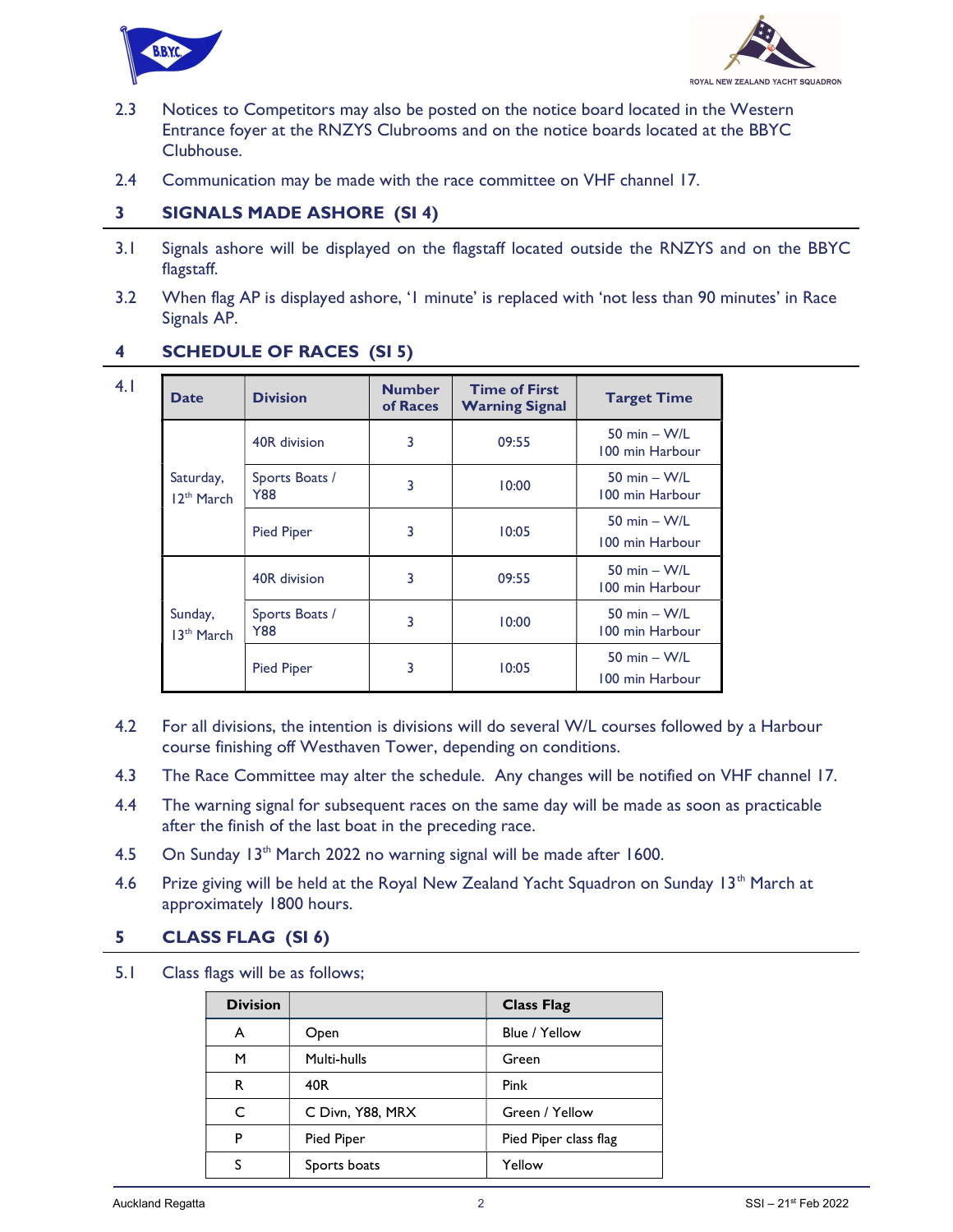



#### 6 COURSES (SI 7)

 6.1 No later than the warning signal the race committee will designate the course by displaying the course numeral pennant on the race committee signal vessel number. When a numeral pennant is displayed over a class flag, then the designated course applies to that class only.

#### 6.2 Windward Leeward courses:

The W/L courses to be sailed, the order in which rounding marks are to be passed, and the side on which each mark is to be left are shown in Addendum A.

No later than the warning signal the race committee signal vessel may display the approximate compass bearing of the first leg.

#### 6.3 Harbour courses:

The Harbour courses to be sailed, the order in which rounding marks are to be passed, and the side on which each mark is to be left are shown in Addendum B.

#### 7 MARKS (SI 8)

#### 7.1 Windward Leeward courses:

The marks are described in the table attached to Addendum A.

#### 7.2 Harbour courses:

All marks will be Auckland Council Harbour Racing Buoys, unless the mark is missing and may be replaced with an inflatable buoy, or an official boat displaying code flag 'M.' The buoy locations, including GPS positions are online under Race Documents and Courses on the RNZYS website at www.rnzys.org.nz and in the RNZYS handbook.

#### 7.3 Fairway Marks:

Boats racing shall pass on the main channel side of the following fairway marks:

- 1. Rangitoto Beacon,
- 2. Iliomama Rock Beacon,
- 3. Browns Island Beacon,
- 4. Beacon on Emu Rock (off Motutapu),
- 5. Bean Rock Light and Doris Rock Beacon (approx. 25m north),
- 6. Red buoys on eastern side of Motuihe Channel,
- 7. Beacon on Sewer Outlet (Orakei),
- 8. Cable beacons east of Devonport Wharf,
- 9. Green Sandspit marker stake (SW of Torpedo Wharf),
- 10. All moored vessels in or adjacent to the designated Small Craft Moorings areas shown on Chart NZ 5322,
- 11. The Okahu Bay wave break and all moored vessels in the Okahu Bay mooring area,
- 12. The harbour bridge main navigational span pylons.

#### 8 OBSTRUCTIONS

#### 8.1 Prohibited Racing Areas:

The following areas (showen in Attachment A) are designated as Obstructions for the purposes of the RRS Definitions and RRS 19 and 20.

- 1. The Westhaven Boat Harbour area defined by a line representing an extension of the breakwater to the most northern point of Wynyard Point – (diagram A),
- 2. The Commercial Harbour area defined by a straight line drawn between the most northern point of Wynyard Point and the north-western point of the Fergusson Container Terminal – (diagram B),
- 3. The Defence area marked on Chart NZ 5322 around the Naval Dock, Calliope Wharves, Devonport – (diagram C).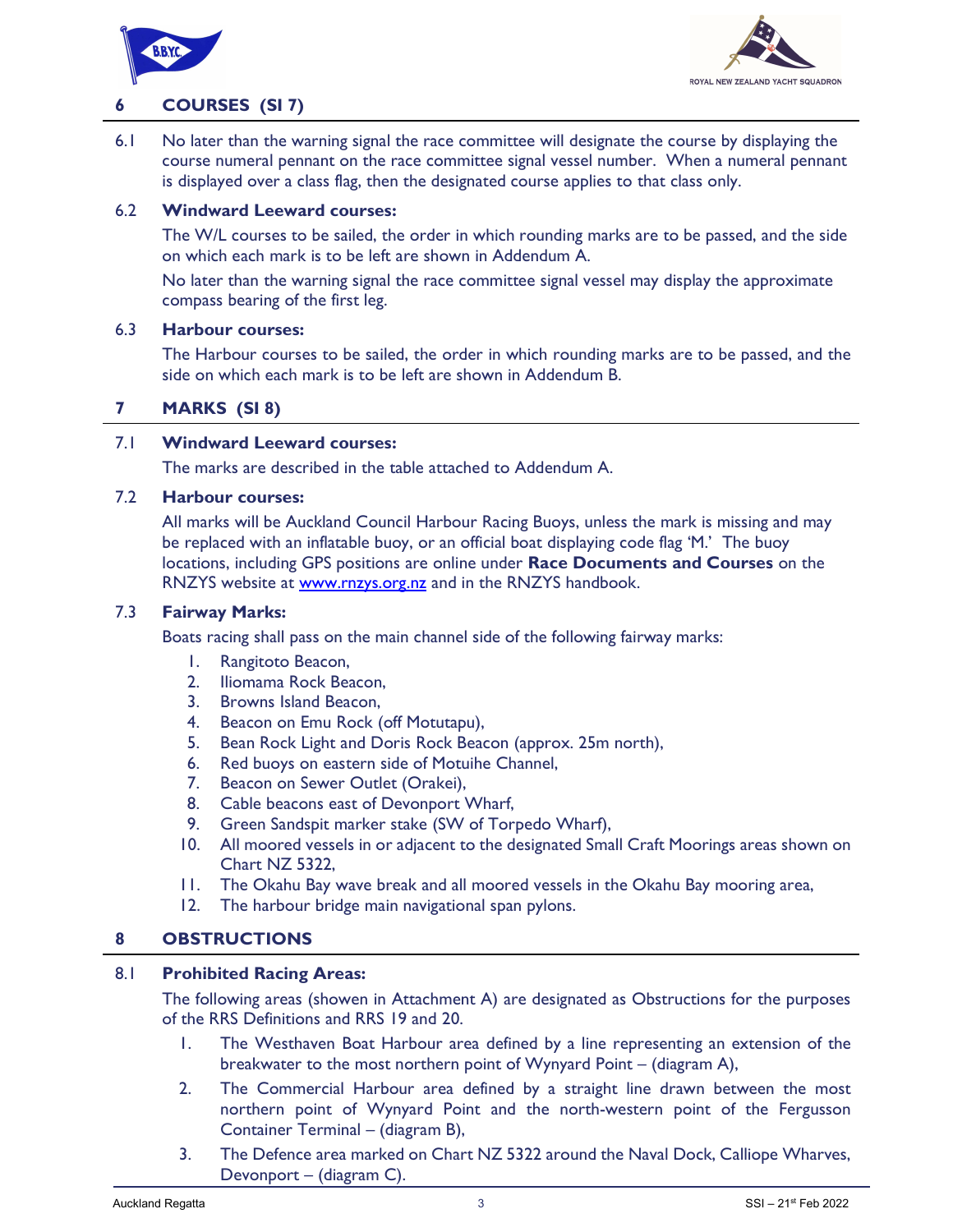



#### 8.2 Large Vessel Moving Prohibited Zones:

At all times boats shall comply with the Auckland Council Navigation Safety Bylaw 2021 Part 2, Subpart 10, clause 54 – "Moving Prohibited Zone" as described below. Moving Prohibited Zones are designated as Obstructions for the purposes of the RRS Definitions and RRS 19 and 20.

Auckland Council Navigation Safety Bylaw 2021 – Part 2, Subpart 10 –

#### 54 - Vessels Must Not Impede a Large Vessel In A Pilotage Area,

- 1. The person in charge of a vessel under 500 gross tonnage in a pilotage area must not allow that vessel to impede the navigation of any vessel of 500 gross tonnage or more.
- 2. The person in charge of a vessel must not navigate the vessel within the moving prohibited zone of a large vessel that is in a pilotage area.
- 3. A moving prohibited zone is an area of navigable water around a large vessel that  $$ 
	- a. extends 100 metres to each side or the width of the marked channel, whichever is the lessor distance; and
	- b. continues at the width in (a) to 100 metres astern and 500 metres ahead of the vessel; and
	- c. follows the line of the marked or buoyed channel when changing course.
- 4. However, (2) does not apply to the pilotage area within the Tamaki River.

#### 9 THE START (SI 10)

#### 9.1 W/L and Harbour Races:

The starting line will be in the vicinity of "A" Buoy, Northern Leading or off Eastern Beach.

The starting area for each division will be posted on the official notice board by 2000 hours on the day before it will take effect.

- 9.2 When a starting sequence is in progress, boats whose warning signal has not been made, shall avoid the starting area. The starting area is defined as the area 50 metres from the starting line and marks in all directions.
- 9.2 If any part of a boat's hull is on the course side of the starting line at her starting signal and she is identified, the race committee may attempt to broadcast her name and/or sail number on VHF channel 17. Failure to make a broadcast, failure of her to hear such a broadcast, or the order in which boats are broadcast will not be grounds for a request for redress.
- 9.3 A boat starting later than four minutes after her starting signal will be scored Did Not Start without a hearing. This changes RRS A5.1and 5.2.

#### 10 CHANGE OF COURSE (SI 11)

#### 10.1 Windward Leeward courses:

For the 40R division, to change the position of the windward mark, the race committee will lay a new Green mark and remove the original mark as soon as practicable. A new offset mark (mark 1a) will not be laid.

For all other divisions, to change the position of the windward mark, the race committee will lay a new Black/White mark and remove the original mark as soon as practicable. A new offset mark (mark 1a) will not be laid.

#### 11 THE FINISH (SI 10)

#### 11.1 W/L Races:

The finishing line is between a staff displaying a blue flag on the race committee vessel at the starboard end and the course side of the port end finishing mark.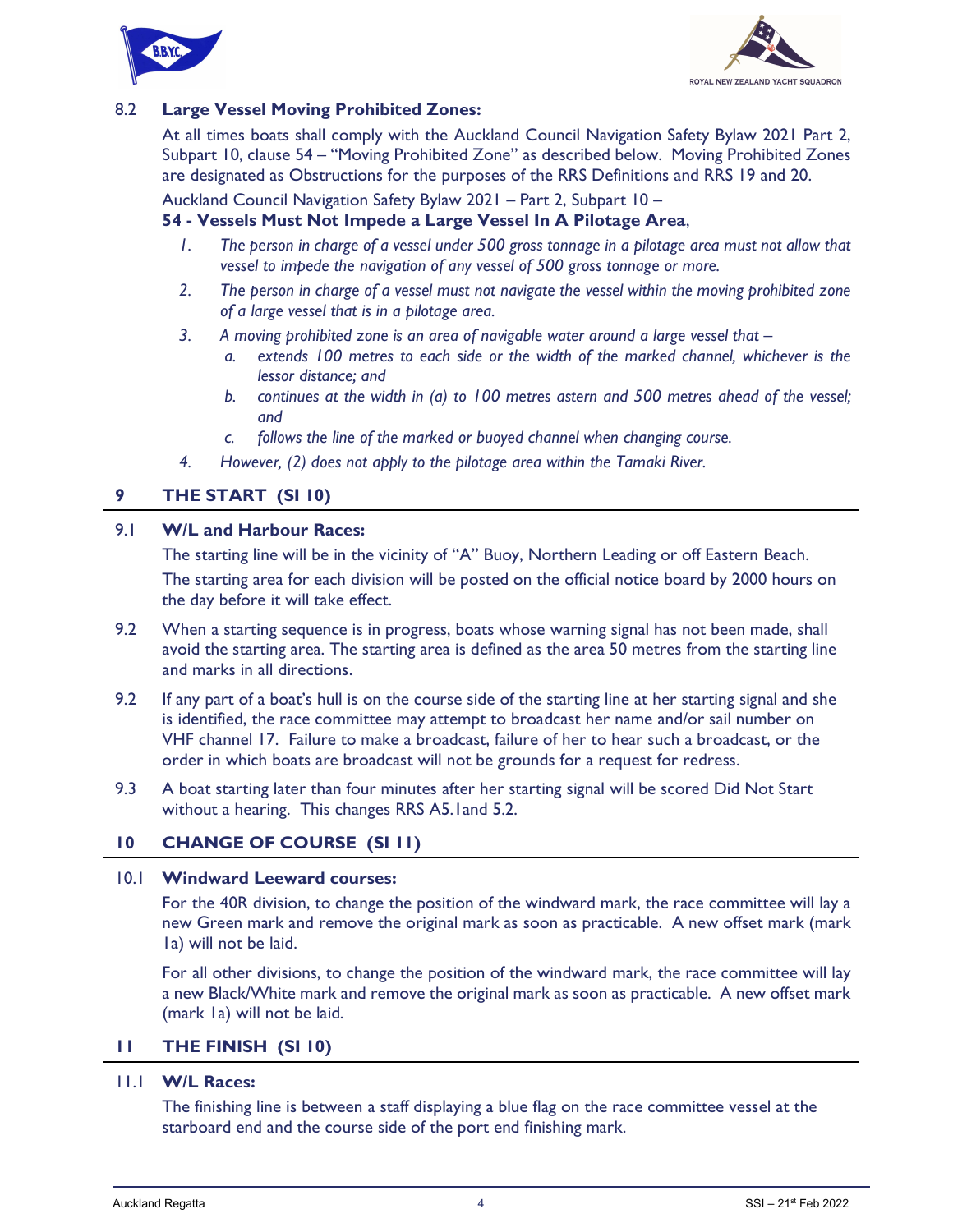



#### Harbour Races:

The finishing line is between the flagstaff on the Westhaven tower displaying a blue flag and the course side of the yellow Westhaven ODM buoy.

#### 12 TIME LIMITS (SI 14)

12.1

| <b>Course</b>           | Mark I     | <b>Time Limit</b> | <b>Finishing Window</b> |
|-------------------------|------------|-------------------|-------------------------|
| <b>Windward Leeward</b> | 30 minutes | 120 minutes       | 30 minutes              |
| Harbour                 | Nil        | 180 minutes       | 40 minutes              |
| Passage                 | Nil        | 6 hours           | 60 minutes              |

#### 13 PENALTY SYSTEM

- 13.1 For all divisions except the 40R division, RRS 44.1 is changed so that the Two-Turns Penalty is replaced by a One-Turn Penalty.
- 13.2 The 40R division will use on water umpiring for this event. Addendum UF attached to the sailing instructions will apply to the 40R division.

#### 14 PROTESTS AND REQUESTS FOR REDRESS ( SI 13 )

- 14.1 Immediately after finishing a boat intending to protest shall, in addition to the requirements of Rule 61.1(a), inform the race committee boat at the finishing line of her intention to protest and the identity of the boat(s) protested against. The protesting boat must receive an acknowledgement from the race committee. This changes Rule 61.
- 14.2 Protest forms are available at the BBYC & RNZYS Race offices.
- 14.3 Notices will be posted no later than 15 minutes after the protest time limit to inform competitors of hearings in which they are parties or named as witnesses. Hearings will be held in the protest room at RNZYS on Saturday and Sunday.
- 14.4 Protests will start approximately 15 minutes after the protest time limit has expired. If a boat involved in a protest is not present at this time, the protest may be heard without that boat attending.

#### 15 SCORING

15.1 For the Pied Piper class the W/L races and harbour races will be scored separately.

#### 16 SAFETY REGULATIONS

 16.1 A boat that retires from a race shall notify the Race Committee as soon as possible on VHF Channel 17.

#### 17 EQUIPMENT AND MEASUREMENT

 17.1 A boat or equipment may be inspected at any time for compliance with safety requirements, rating certificates, notice of race and sailing instructions.

#### 18 SUPPORT VESSELS

- 18.1 All official and support vessels shall always have an engine safety cut out switch (kill cord) attached to the driver while the engine is running, unless prior written exemption has been provided by the Organising Authority.
- 18.2 Except when requested to participate in rescue operations, coach vessels, spectator vessels or supporter's vessel shall stay outside areas where boats are racing and are restricted to a 5 knot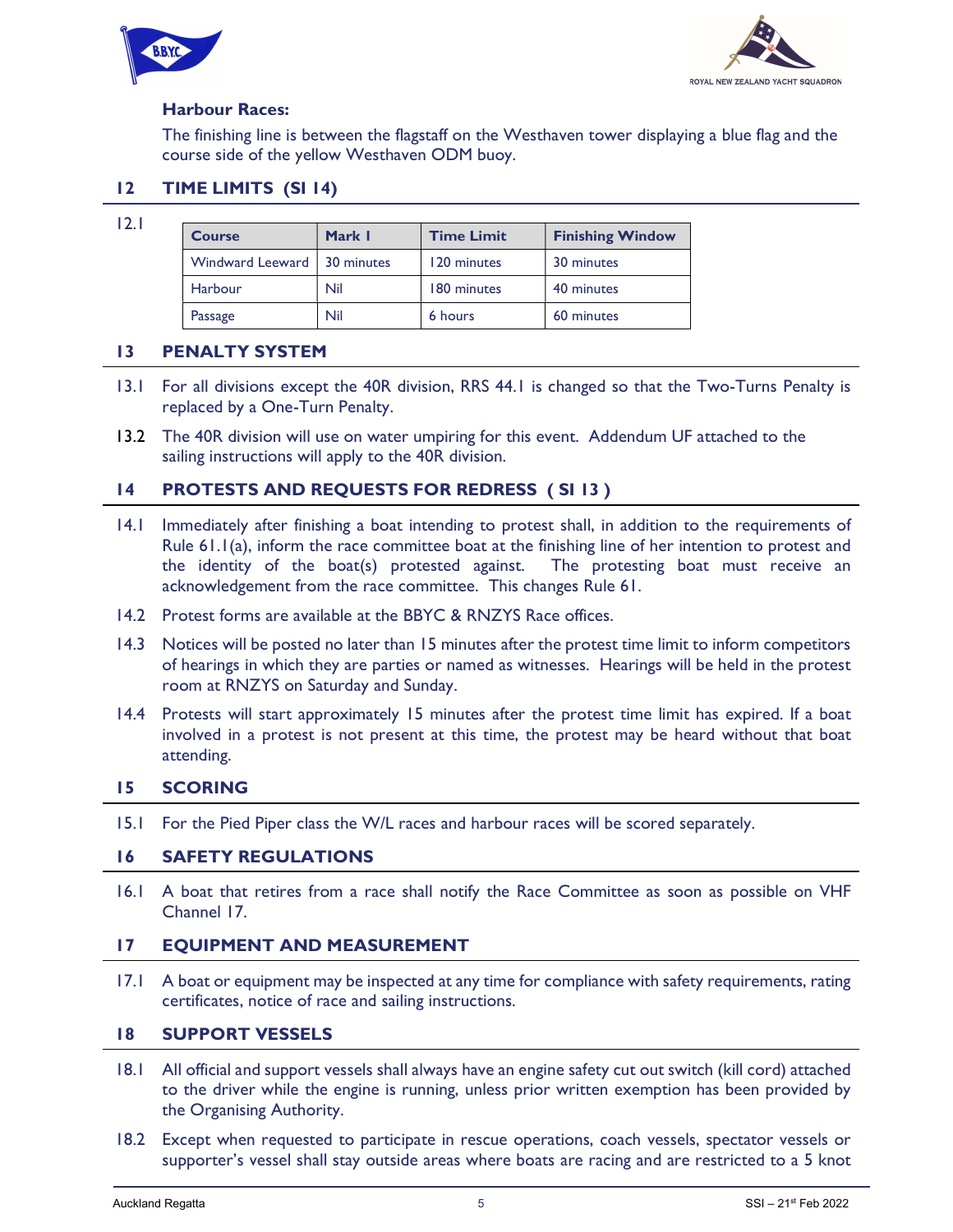



speed limit, from the time of the preparatory signal for the first start of a sequence of starts until all boats have finished or the Race Committee signals a postponement or abandonment of all races. The areas the boats are racing in is defined as the area inside the course and within 100 metres of any mark, lay line, starting line, finishing line or any area where any boat that is racing is sailing or may sail.

 18.3 During the event, no sails, clothing, food, beverages, tools or equipment maybe exchanged from any coach, spectator or support vessel to a competitor without the prior approval of the Race Officer.

Date: 8 March 2022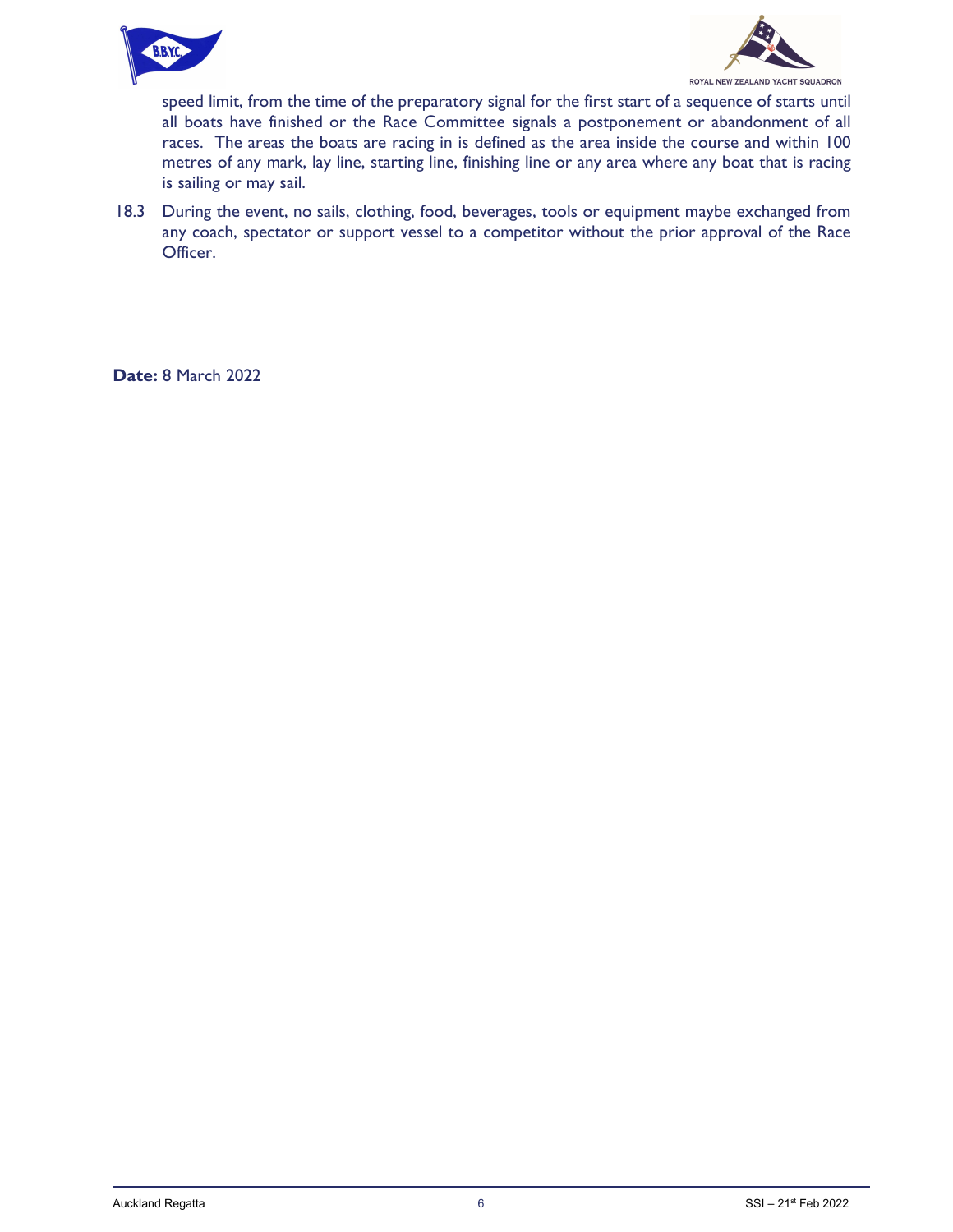



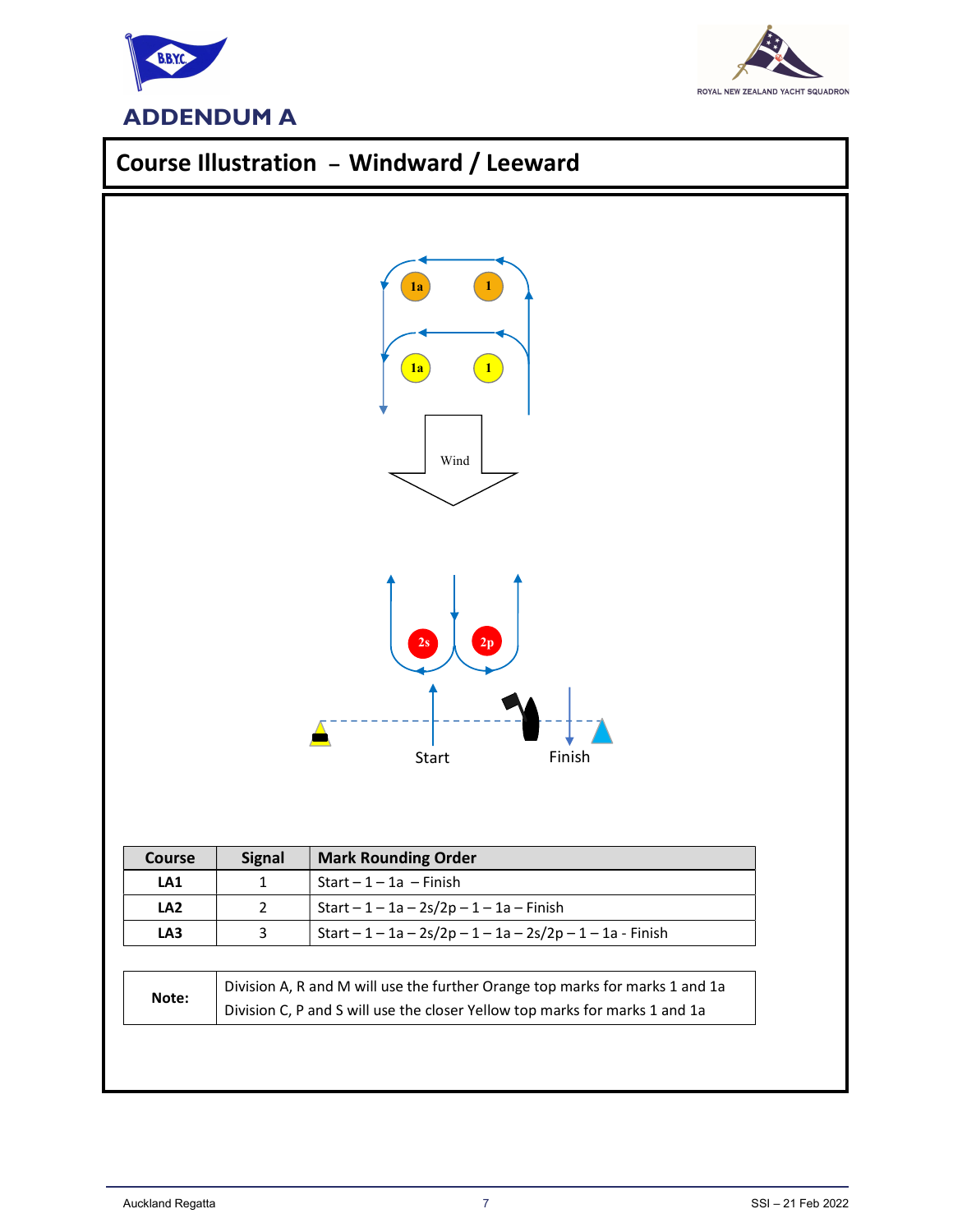



# Course Illustration – Mark Description

| A, R and M division          |                                            |  |  |  |
|------------------------------|--------------------------------------------|--|--|--|
| <b>Mark</b>                  | <b>Description</b>                         |  |  |  |
| 1, 1a                        | Bright Orange inflatable tetrahedral buoy  |  |  |  |
| 2s, 2p                       | Red inflatable tetrahedral buoy            |  |  |  |
| Starting mark starboard end  | Race committee boat                        |  |  |  |
| Starting mark port end       | Yellow / Black inflatable tetrahedral buoy |  |  |  |
| Finishing mark starboard end | Race committee boat                        |  |  |  |
| Finishing mark port end      | Blue tetrahedral buoy                      |  |  |  |
| Change of course             | Green inflatable tetrahedral buoy          |  |  |  |
|                              |                                            |  |  |  |
| C, S and P division          |                                            |  |  |  |
| <b>Mark</b>                  | <b>Description</b>                         |  |  |  |
| 1, 1a                        | Yellow inflatable tetrahedral buoy         |  |  |  |
| 2s, 2p                       | Red inflatable tetrahedral buoy            |  |  |  |
| Starting mark starboard end  | Race committee boat                        |  |  |  |
| Starting mark port end       | Yellow / Black inflatable tetrahedral buoy |  |  |  |
| Finishing mark starboard end | Race committee boat                        |  |  |  |
| Finishing mark port end      | Blue tetrahedral buoy                      |  |  |  |
| Change of course             | Black / White inflatable tetrahedral buoy  |  |  |  |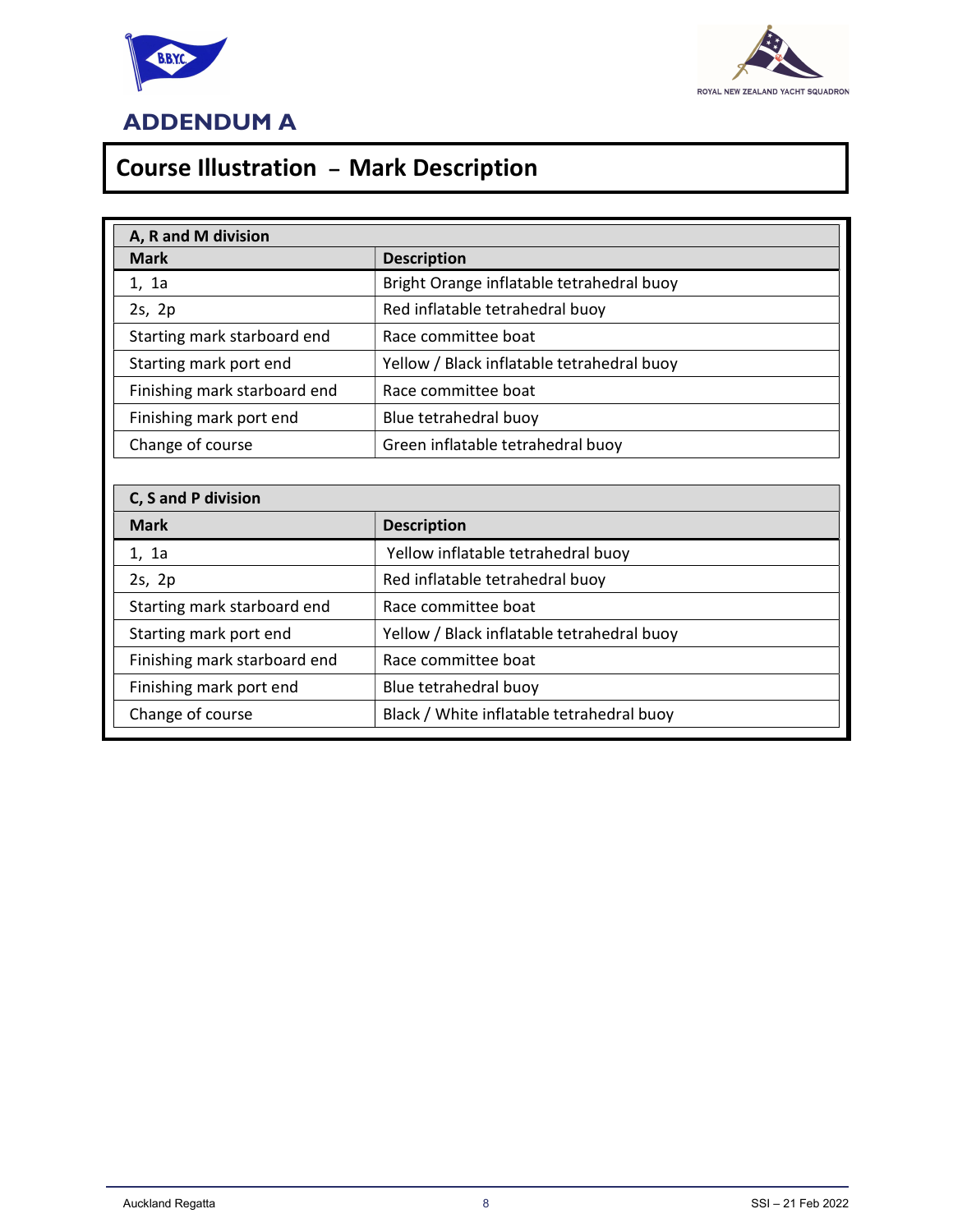



# ADDENDUM B SATURDAY & SUNDAY HARBOUR COURSES

| No.            | <b>Division</b>                                                                                                                                                                                                                                                                                                                                                                                                      | <b>Course - Rounding Marks</b>                                                                                                                                                              |      |  |  |
|----------------|----------------------------------------------------------------------------------------------------------------------------------------------------------------------------------------------------------------------------------------------------------------------------------------------------------------------------------------------------------------------------------------------------------------------|---------------------------------------------------------------------------------------------------------------------------------------------------------------------------------------------|------|--|--|
|                | If laid, the windward mark (mark 1 of the W/L course) will be taken either to Port or Starboard. The Race<br>Committee vessel will display a green flag when the windward mark is to be rounded to starboard and a red<br>flag when the windward mark is to be rounded to port. If no flag is displayed, then the windward mark (mark<br>I) is NOT a mark of the course, and this will be advised on VHF channel 17. |                                                                                                                                                                                             |      |  |  |
| 4              | A, R, M                                                                                                                                                                                                                                                                                                                                                                                                              | Start - Windward Mark if laid (P or S as indicated by the RC vessel) - Browns Island<br>Beacon (S) - Sergeant Channel Buoy (P) - Motuihe Island (P) - Finish                                |      |  |  |
|                | C, P, S                                                                                                                                                                                                                                                                                                                                                                                                              | Start - Windward Mark if laid (P or S as indicated by the RC vessel) - Motokorea Buoy<br>(P) - Illiomama Buoy (P) - Finish                                                                  | 9.6  |  |  |
| 5              | A, R, M                                                                                                                                                                                                                                                                                                                                                                                                              | Start - Windward Mark if laid (P or S as indicated by the RC vessel) - Motuihe Green<br>Buoy (S) - Navy Buoy Browns Island (S) - Browns Island beacon (P) - Finish                          | 14.2 |  |  |
|                | C, P, S                                                                                                                                                                                                                                                                                                                                                                                                              | Start - Windward Mark if laid (P or S as indicated by the RC vessel) - Motokorea Buoy<br>$(S)$ – Finish                                                                                     | 7.5  |  |  |
| 6              | A, R, M                                                                                                                                                                                                                                                                                                                                                                                                              | Start - Windward Mark if laid (P or S as indicated by the RC vessel) - Rangitoto (P) - Salt<br>Works Buoy (P) - Narrow Neck Buoy (P) - Bean Rock Buoy (S) - Resolution Buoy (S) -<br>Finish | 9.1  |  |  |
|                | C, P, S                                                                                                                                                                                                                                                                                                                                                                                                              | Start - Windward Mark if laid (P or S as indicated by the RC vessel) - Bean Rock Buoy<br>(S) - Resolution Buoy (S) - Finish                                                                 | 5.8  |  |  |
| $\overline{7}$ | A, R, M                                                                                                                                                                                                                                                                                                                                                                                                              | Start - Windward Mark if laid (P or S as indicated by the RC vessel) - North Head Buoy<br>(S) - Salt Works Buoy (S) - Bean Rock Buoy (S) - Finish                                           | 9.9  |  |  |
|                | C, P, S                                                                                                                                                                                                                                                                                                                                                                                                              | Start - Windward Mark if laid (P or S as indicated by the RC vessel) - Bean Rock Buoy<br>$(S)$ – Finish                                                                                     | 5.5  |  |  |
| 8              | A, R, M                                                                                                                                                                                                                                                                                                                                                                                                              | Start - Windward Mark if laid (P or S as indicated by the RC vessel) - North Head Buoy<br>(S) - Rangitoto Buoy (S) - Resolution Buoy (S) - Finish                                           | 9.3  |  |  |
|                | C, P, S                                                                                                                                                                                                                                                                                                                                                                                                              | Start - Windward Mark if laid (P or S as indicated by the RC vessel) - Resolution Buoy<br>$(S)$ – Finish                                                                                    | 5.6  |  |  |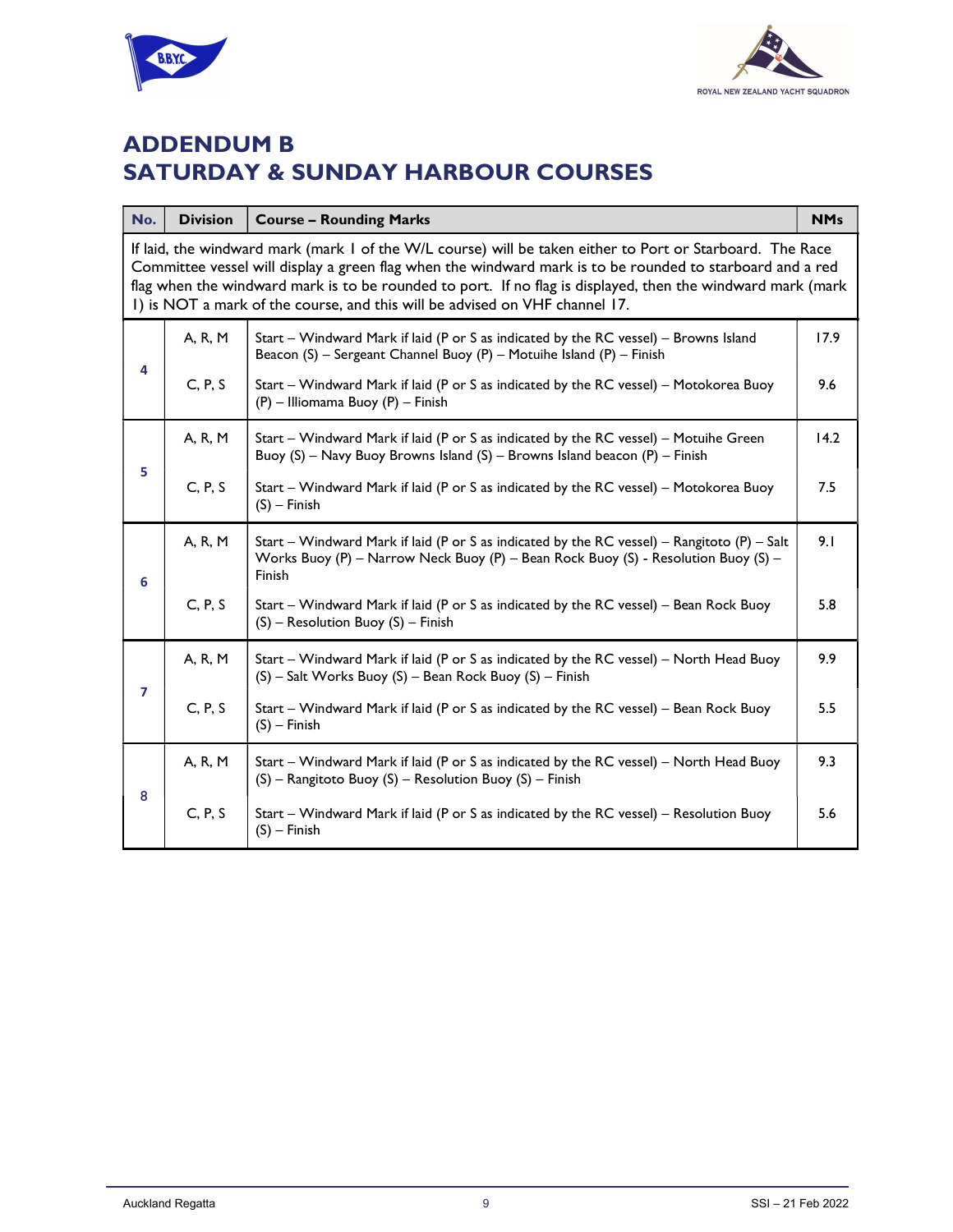



# APPENDIX UF - UMPIRED FLEET RACING RULES

Royal New Zealand Yacht Squadron Edition

**Version: 28 June, 2021** 

Umpired fleet races shall be sailed under The Racing Rules of Sailing as changed by this appendix. Races shall be umpired. The rule changes in UF1 have been approved by World Sailing under Regulation 28.1.5(b) on the condition that only the provided options are used. This appendix applies only when it is referred to in the Notice of Race and made available for all competitors.

### UF1 CHANGES TO THE DEFINITIONS, THE RULES OF PART 1 AND 2, AND RULE 70

- UF1.1 Add to the definition Proper Course: 'A boat taking a penalty or manoeuvring to take a penalty is not sailing a proper course.'
- UF1.2 Add new rule 7 to Part 1:

#### 7 LAST POINT OF CERTAINTY

The umpires will assume that the state of a boat, or her relationship to another boat, has not changed, until they are certain that it has changed.

UF1.3 Rule 14 is changed to:

#### 14 AVOIDING CONTACT

- 14.1 If reasonably possible a boat shall
	- (a) avoid contact with another boat,
	- (b) not cause contact between boats, and
	- (c) not cause contact between a boat and an object that should be avoided.

 However, a right-of-way boat, or one sailing within the room or mark-room to which she is entitled, need not act to avoid contact until it is clear that the other boat is not keeping clear or giving room or mark-room.

- 14.2 When there is contact that causes damage, or the umpires decide a boat has broken rule 14 and damage resulted, they may, without a hearing, impose a scoring penalty on any boat involved in the incident. The minimum penalty to be applied in such a case is 5 points.
- UF1.4 When rule 20 applies, the following arm signals are required in addition to the hails:
	- a) For room to tack, repeatedly and clearly pointing to windward; and
	- b) For 'You Tack', repeatedly and clearly pointing at the other boat and waving the arm to windward.
- UF1.5 Rule 70 is deleted.

#### UF2 CHANGES TO OTHER RULES

#### UF2.1 28 SAILING THE COURSE

Rule 28.2 is changed to:

28.2. A boat may correct any errors in sailing the course, provided she has not rounded the next mark or crossed the finishing line to finish.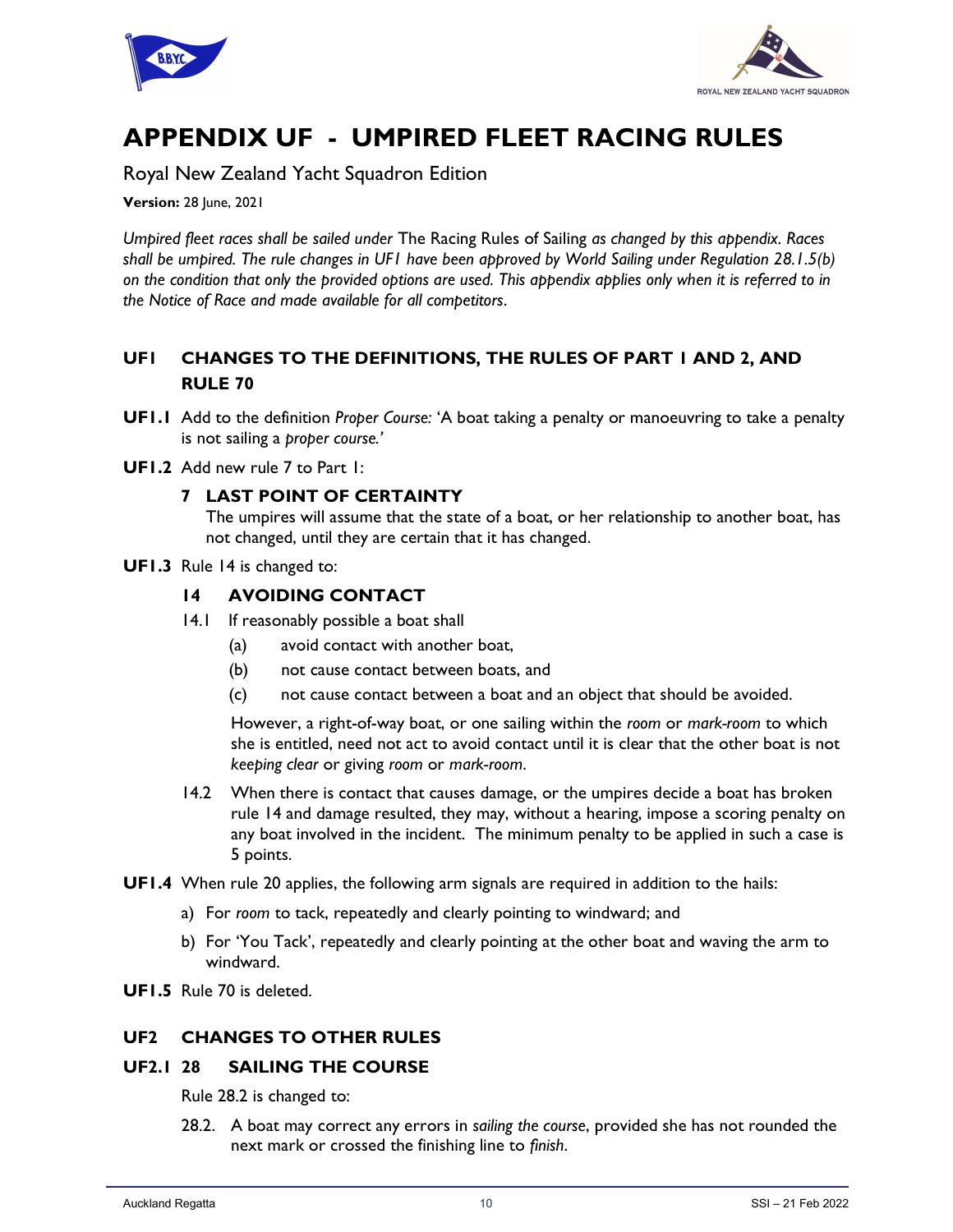



#### UF3 ON WATER PROTESTS AND PENALTIES

UF3.1 In this appendix, 'a voluntary penalty' will mean the following:

A One-Turn Penalty taken in accordance with rule 44.2.

If a boat is penalised by an umpire, she shall take a Two-Turn Penalty in accordance with rule 44.2.

**UF3.2** The first sentence of rule 44.1 is changed to: 'A boat may take a penalty when, in an incident while racing, she may have broken one or more rules of Part 2 (except rule 14 when she has caused damage or injury), rule 31 or rule 42. However, when she may have broken a rule of Part 2 and rule 31 in the same incident, she need not take the penalty for breaking rule 31.'

#### UF3.3 On the Water Protests by Boats and Penalties

- a) While racing, a boat may protest another boat under a rule of Part 2 (except rule 14) or under rule 31 or rule 42; however, a boat may only protest under a rule of Part 2 for an incident in which she was involved. To do so she shall hail 'Protest' and conspicuously display a red flag at the first reasonable opportunity for each. She shall remove the flag before, or at the first reasonable opportunity after a boat involved in the incident has taken a penalty voluntarily or after an umpire's decision.
- b) A boat that protests as provided in rule UF3.3(a) and is acknowledged by an umpire is not entitled to a hearing unless an umpire signals in accordance with rule UF3.5(d). Instead, a boat involved in the incident may acknowledge breaking a rule by voluntarily taking a penalty. An umpire may penalize any boat that broke a rule and was not exonerated unless the boat took a penalty voluntarily.
- c) A boat that protests as provided in rule UF3.3(a) but received no acknowledgement or response from an umpire may lodge a protest in accordance with RRS 61.

#### UF3.4 Penalties and Protests Initiated by an Umpire

- a) When a boat
	- (1) breaks rule 31 and does not take a penalty,
	- (2) breaks rule 42,
	- (3) gains an advantage despite taking a penalty,
	- (4) commits a breach of sportsmanship, or
	- (5) fails to comply with rule UF3.6 or to take a penalty when required to do so by an umpire,
	- (6) breaks a boat handling rule,
	- (7) sails inside a prohibited area,
	- (8) fails to comply with rule UF2.1 (rule 28.2) an umpire shall disqualify her under rule UF3.5(c),

an umpire may penalize her without a protest by another boat. The umpire may impose a penalty or more, each signalled in accordance with rule UF3.5(b) or disqualify her under rule UF3.5(c) or report the incident to the protest committee for further action. If a boat is penalized under rule UF3.4(a)(5) for not taking a penalty or taking a penalty incorrectly, the original penalty is cancelled,

b) An umpire who decides, based on his own observation or a report received from any source, that a boat may have broken a rule, other than rule UF3.6 or rule 28 or a rule listed in rule UF3.3(a), may inform the protest committee for its action under rule 60.3.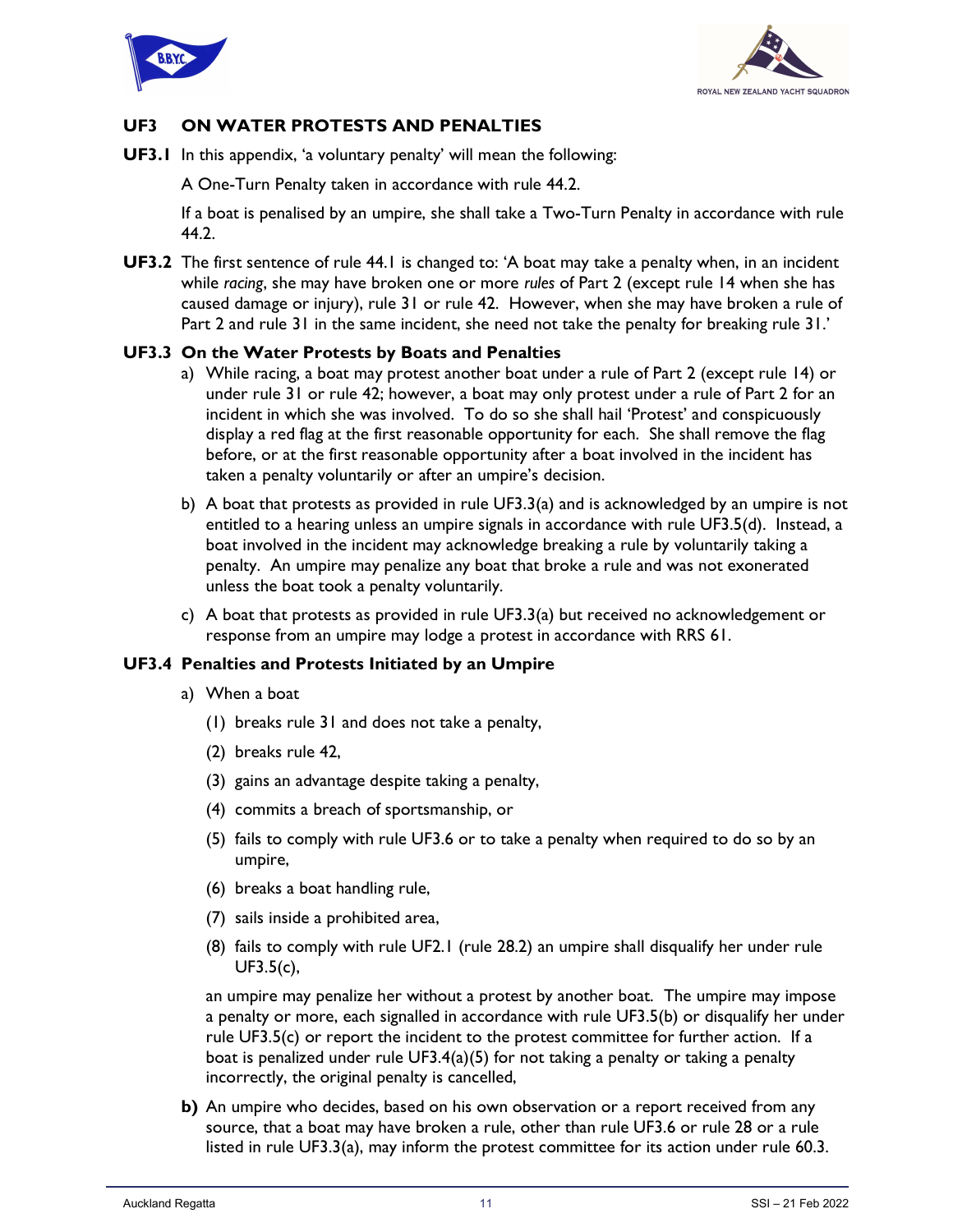



However, he will not inform the protest committee of an alleged breach of rule 14 unless there is damage or injury.

#### UF3.5 Umpire Signals

An umpire will signal a decision as follows:

- a) A green and white flag with one long sound means 'No penalty.'
- b) A red flag with one long sound means 'A penalty is imposed or remains outstanding.' The umpire will hail or signal to identify each such boat.
- c) A black flag with one long sound means 'A boat is disqualified.' The umpire will hail or signal to identify the boat disqualified.
- d) A yellow flag with one long sound means 'the umpires do not have the facts required to make a decision.'

#### UF3.6 Imposed Penalties

- a) A boat penalized under rule UF3.5(b) shall take a penalty.
- b) A boat disqualified under rule UF3.5(c) shall promptly leave the course area.

#### UF4 RACE COMMITTEE ACTIONS

UF4.1 After boats have finished, the race committee will inform competitors about the results on the official noticeboard.

#### UF5 PROTESTS; REQUESTS FOR REDRESS OR REOPENING; APPEALS; OTHER **PROCEEDINGS**

- UF5.1 No proceedings of any kind may be taken in relation to any action or non-action by an umpire.
- UF5.2 A boat is only entitled to a hearing when the umpires have signalled in accordance with rule UF3.5(d) or under rule UF3.5.
- UF5.3 A boat intending to
	- a) Protest another boat under a rule other than rule UF3.6 or rule 28, or a rule listed in rule UF3.3(a),
	- b) Protest another boat under rule 14 if there was contact that caused damage or injury, or
	- c) Request redress

Shall inform the race committee in the following way:

Hail the race committee within 2 (two) minutes of finishing.

- UF5.4 The time limit defined in rule UF5.3 also applies to protests under rule UF5.9, UF5.10 and UF5.11 when such protests are permitted. The protest committee shall extend the time limit if there is good reason to do so.
- UF5.5 The race committee will promptly inform the protest committee about any protests or requests for redress made under rule UF5.3.
- **UF5.6** The third sentence of rule 61.1(a) and all of rule 61.1(a)(2) are deleted.
- UF5.7 The first three sentences of rule 64.2 are changed to: 'When the protest committee decides that a boat that is a party to a protest hearing has broken a rule, it may impose penalties other than disqualification, and may make any other scoring arrangements it decides is